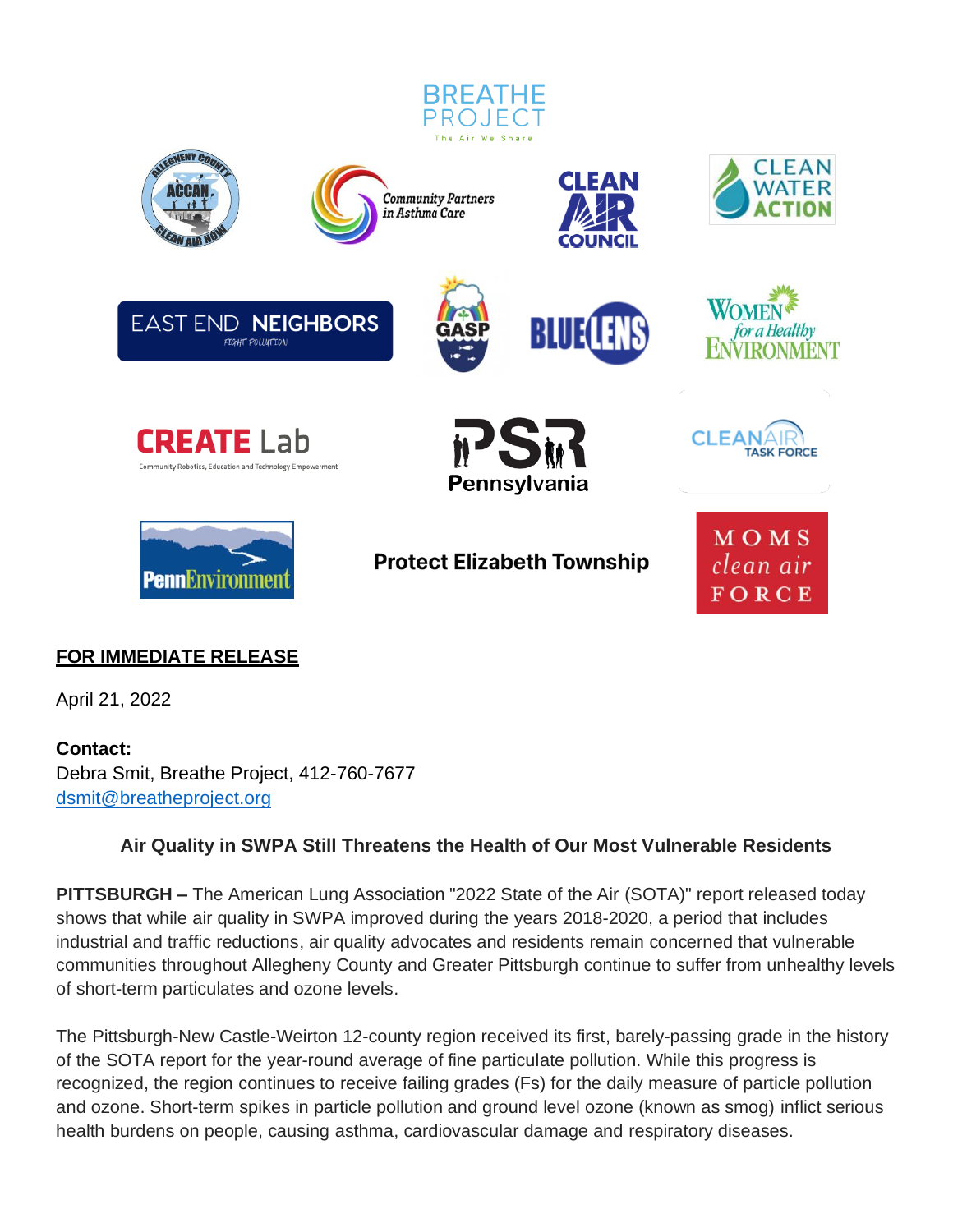"This American Lung Association report shows that short-term spikes in pollution continue to be a problem in our region, especially in the air that is breathed in our most vulnerable communities," said Matt Mehalik, executive director of the Breathe Project. "No one can be proud of an F grade for short-term pollution impacts."

Pittsburgh remains one of the most challenging places to live with asthma in the country. Children living near smokestack pollution sources in communities like Clairton, Woodland Hills and Allegheny Valley have as high as a 1 in 4 rate of having asthma. An additional 10 percent of children are at risk of developing asthma, according to [a study published in the Journal of Asthma](https://www.tandfonline.com/doi/full/10.1080/02770903.2020.1840584) by Dr. Deborah Gentile in 2020, a period that coincides with the latest data in this American Lung Association report.

Improvements in the region that offered the passing grade for fine particles on an annual average basis are partially explained by the reductions in traffic in 2020 and industrial slowdowns during the pandemic from the region's largest pollution sources, such as the U.S. Steel's Clairton Coke Works, one of the largest emitters of particles in the region. This trend did not hold true overall nationally. Regardless of the shutdowns in early 2020, there was no obvious air quality improvement overall nationally, the American Lung Association said. Changes in the rankings were influenced by large increases in wildfires out west. The Lung Association reported that 9 million more people experienced high levels of particulate pollution from the wildfires, which are exacerbated by climate change.

The report's findings do not capture many other dimensions of pollution problems that exist in Allegheny County, such as ongoing problems with Sulfur Dioxide and Hydrogen Sulfide emissions. [Group Against](https://gasp-pgh.org/2022/01/05/tuesday-marked-first-hydrogen-sulfide-exceedance-of-the-year-for-allegheny-county/)  [Smog and Pollution](https://gasp-pgh.org/2022/01/05/tuesday-marked-first-hydrogen-sulfide-exceedance-of-the-year-for-allegheny-county/) reported that our region's air has violated the state's Hydrogen Sulfide (H2S) standard more than 54 times in 2021, giving the air a rotten egg-like stench from coke oven emissions.

The American Lung Association report also includes the period of a major fire at the Clairton Coke Works on Dec. 24, 2018 that resulted in 100 days when the plant operated without pollution controls and sulfur dioxide exceedances were monitored. A recent [peer-reviewed](https://www.mdpi.com/2305-6304/9/7/147/htm) study showed a near doubling of the number of acute outpatient and emergency room visits for asthma exacerbations in the time following the Clairton Coke Works fire, as compared to the period before, due to PM 2.5 particle pollution exceedances. For SO2 exceedances during this period, the rate of total asthma visits increased 60%, and for H2S exceedances, the rate of total asthma visits increased by 86%.

The concerns (and complaints) surrounding our region's historically poor air quality have been a source of serious environmental advocacy for decades with long-standing nonprofits fighting this pollution and the creation of technologies to capture data and report poor air days as well as rallies, marches and more lately six grassroots-led air quality town halls.

Between 2018 and 2020, the same period as the ALA report, Carnegie Mellon University's CREATE [Lab SmellPGH](https://smellpgh.org/analysis) App submitted 46,119 smell reports in Allegheny County logged by an average of 2,537 unique users per year. SmellPGH allows users to report smells on any given day on a 1-5 rating system.

Six Southwest Pa. Resident-led Town Halls on air quality were held over the last year, bringing together more than a thousand people, many residents of environmental justice communities, to discuss the impact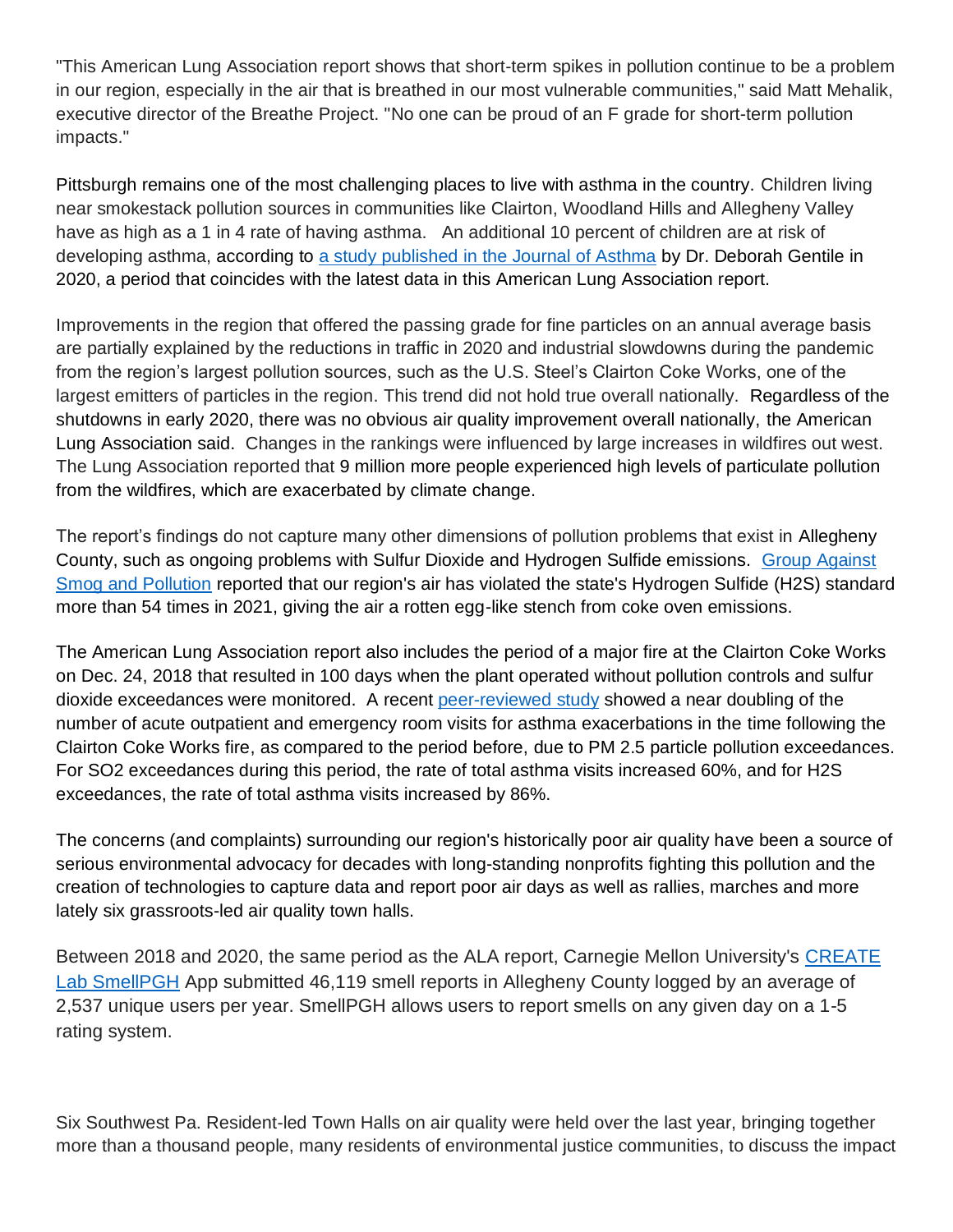of pollution on their health and well-being. The most recent April 5th session featured current or former steelworkers, or those who grew up with relatives who worked in the mills operated by USS.

"The steelworkers spoke about a company unconcerned about the health impact on their employees, neighboring communities and the greater Pittsburgh area that are a result of slipshod maintenance and failure to update aged facilities that have been in need of improvement for generations," said Howard Rieger, convener of SWPATHS. "It is beyond time for civic, corporate and health leaders to develop a model for a healthier future for all of the residents of our region."

Beaver County, which faces a future that includes carcinogenic emissions from the Shell Petrochemical Plant, has shown improvement in recent years for ozone smog, progressing from an "F" to a "C" in two years. Similarly, the year-round measure of fine particle pollution improved as well. The daily measure for particle pollution, however, showed that more days exceeded the daily standard and was the worst it has been since the 2011 "State of the Air" report, said Kevin Stewart, director of environmental health for the American Lung Association. For all three measures, Beaver County is second worst after Allegheny County in the 12-county Pittsburgh-New Castle-Weirton metro area.

## **Comments from Air Quality Advocates:**

## **Germaine Patterson, Clairton resident**

"I am not surprised that Southwestern Pennsylvania continues to rank among the worst for air quality. Residents continue to suffer no matter what the level of pollution. As a resident of the Mon Valley, I know air pollution is to be awakened at 3 a.m. with the smell, suffer with a headache a sore throat and have your outdoor exercise be cut short because of heart palpitations."

#### **Patrick Campbell, executive director GASP**

"The American Lung Association's annual report does show some air quality improvements, but the bottom line remains the same: There is no safe level of air pollution exposure - especially exposure to particulate matter. The most vulnerable among us are still regularly impacted by local short-term air pollution episodes. It's also important not to lose sight of air pollutants of concern that aren't addressed in the report that negatively impact our region's health and quality of life - like all-too-often sky-high concentrations of hydrogen sulfide in the Mon Valley."

#### **Mark Dixon, Blue Lens**

"I see the proliferation of low-cost air monitors (100+ PurpleAir monitors in our region) and SmellPGH app complaints (60,000+ since 2016) to be a reasonable proxy for how disturbed our community is with regional air pollution. By these measures, communities are sick and tired of the pollution, the industrial stench, and the related headaches, nausea, asthma, and premature death. Considering how persistent, vocal and legitimate demands for clean air seem to carry less political weight than the profits of local polluters, I'm not ready to celebrate just yet. We still have lots of work to do. A better American Lung report does not make for a healthy region."

#### **Dr. Deborah Gentile, Community Partners in Asthma Care, pediatrician**

"Getting a D for long-term PM2.5 exposure should not be misinterpreted as meaning that we no longer have an air pollution issue. Recent large studies show that harmful effects of long-term PM2.5 exposure